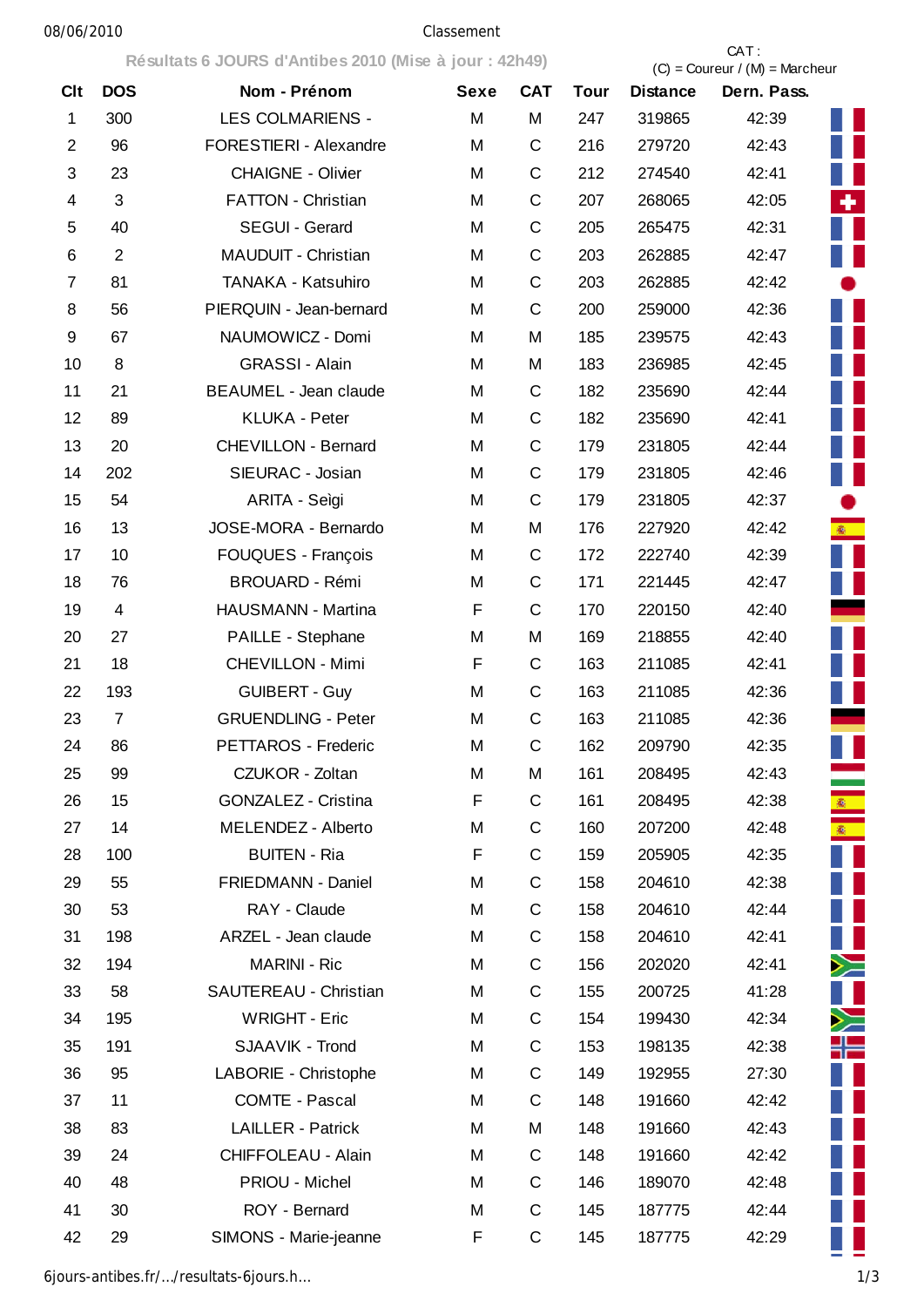| 08/06/2010 |       |                            | Classement |             |     |        |       |                |
|------------|-------|----------------------------|------------|-------------|-----|--------|-------|----------------|
| 43         | 66    | DALPHIN - Daniel           | M          | M           | 145 | 187775 | 42:41 |                |
| 44         | 60    | ESPINO - Jose roberto      | M          | C           | 142 | 183890 | 42:24 | $\bullet$      |
| 45         | 91    | <b>SVENSSON - Christer</b> | М          | M           | 141 | 182595 | 42:34 |                |
| 46         | 82    | JUIGNET - François         | M          | C           | 141 | 182595 | 42:40 |                |
| 47         | 200   | GARGANO - Angela           | F          | $\mathsf C$ | 140 | 181300 | 42:48 |                |
| 48         | 84    | <b>EMONIERE - Philippe</b> | M          | M           | 140 | 181300 | 42:41 |                |
| 49         | 19    | <b>DURAND - Stephane</b>   | М          | $\mathsf C$ | 140 | 181300 | 42:38 |                |
| 50         | 51    | JEANNIN - Christian        | М          | $\mathsf C$ | 139 | 180005 | 42:35 |                |
| 51         | 79    | <b>BEN</b> - Roger         | M          | C           | 139 | 180005 | 42:38 |                |
| 52         | 90    | <b>LEBRUN - Thierry</b>    | M          | M           | 138 | 178710 | 42:46 |                |
| 53         | 22    | FREY - Jean-paul           | М          | C           | 138 | 178710 | 42:39 | ∙∎             |
| 54         | 28    | <b>ANDRADE - Chantal</b>   | F          | $\mathsf C$ | 138 | 178710 | 42:38 |                |
| 55         | 92    | THIEBAULT - Jean           | M          | C           | 137 | 177415 | 42:37 |                |
| 56         | 62    | MARANZINA - Aldo           | M          | $\mathsf C$ | 137 | 177415 | 42:34 |                |
| 57         | 63    | ZIMMERMANN - Walter        | M          | $\mathsf C$ | 135 | 174825 | 42:40 |                |
| 58         | 59    | CASPER - Alain             | M          | C           | 134 | 173530 | 42:35 |                |
| 59         | 31    | LECLERC - Marc             | M          | C           | 134 | 173530 | 42:35 | ◆              |
| 60         | 37    | COURCY - Jean-claude       | M          | M           | 133 | 172235 | 42:36 |                |
| 61         | $9\,$ | PRUECKNER - Jaroslav       | M          | M           | 133 | 172235 | 42:44 | <b>Service</b> |
| 62         | 44    | VAN HIEL - Paul            | М          | C           | 131 | 169645 | 42:47 |                |
| 63         | 36    | VAN GEENE - Regina         | F          | $\mathsf C$ | 130 | 168350 | 42:45 |                |
| 64         | 38    | VELLY - Christian          | М          | $\mathsf C$ | 130 | 168350 | 42:37 |                |
| 65         | 45    | MARTINEZ - Alain           | M          | C           | 130 | 168350 | 42:25 |                |
| 66         | 33    | <b>GIBOURG - Marc</b>      | M          | C           | 128 | 165760 | 42:43 |                |
| 67         | 1     | FLAMENT - Jacques          | M          | M           | 127 | 164465 | 42:37 |                |
| 68         | 39    | JOLY - Jerome              | Μ          | C           | 126 | 163170 | 42:20 |                |
| 69         | 74    | PANNIER - Josiane          | F          | M           | 125 | 161875 | 42:43 |                |
| 70         | 25    | <b>BILLARD - Philippe</b>  | М          | C           | 125 | 161875 | 42:43 |                |
| 71         | 35    | <b>LANCHAS - Pascal</b>    | M          | C           | 120 | 155400 | 42:40 |                |
| 72         | 61    | LAFONT - Jeannick          | F          | $\mathsf C$ | 119 | 154105 | 42:41 |                |
| 73         | 32    | <b>LESCURE - Frederic</b>  | M          | M           | 118 | 152810 | 42:46 |                |
| 74         | 73    | CODET - Gilbert            | M          | C           | 116 | 150220 | 39:32 |                |
| 75         | 16    | <b>MEURGUE - François</b>  | Μ          | C           | 116 | 150220 | 42:37 |                |
| 76         | 34    | <b>TOUGNE - Chantal</b>    | F          | C           | 116 | 150220 | 41:53 | ٠.             |
| 77         | 98    | VAUCHEL - Daniel           | M          | $\mathsf C$ | 116 | 150220 | 42:43 |                |
| 78         | 65    | <b>CARRIERE - André</b>    | М          | $\mathsf C$ | 115 | 148925 | 42:43 |                |
| 79         | 49    | <b>CORNICHON - Laurent</b> | М          | $\mathsf C$ | 115 | 148925 | 42:48 |                |
| 80         | 46    | <b>ARMAND - Laurent</b>    | M          | C           | 113 | 146335 | 42:47 |                |
| 81         | 80    | <b>LAVIGNE - Patrick</b>   | M          | С           | 112 | 145040 | 42:35 |                |
| 82         | 93    | <b>BAIER - Norbert</b>     | M          | C           | 108 | 139860 | 42:31 |                |
| 83         | 196   | VALLE - Romain             | M          | C           | 108 | 139860 | 42:43 |                |
| 84         | 17    | <b>BOUCHER - Alain</b>     | M          | C           | 107 | 138565 | 42:47 |                |
| 85         | 87    | <b>BLANGY - Marianne</b>   | F          | $\mathsf C$ | 102 | 132090 | 42:42 |                |
| 86         | 57    | <b>BOULANGER - Jc</b>      | М          | C           | 102 | 132090 | 42:37 |                |
|            |       |                            |            |             |     |        |       |                |